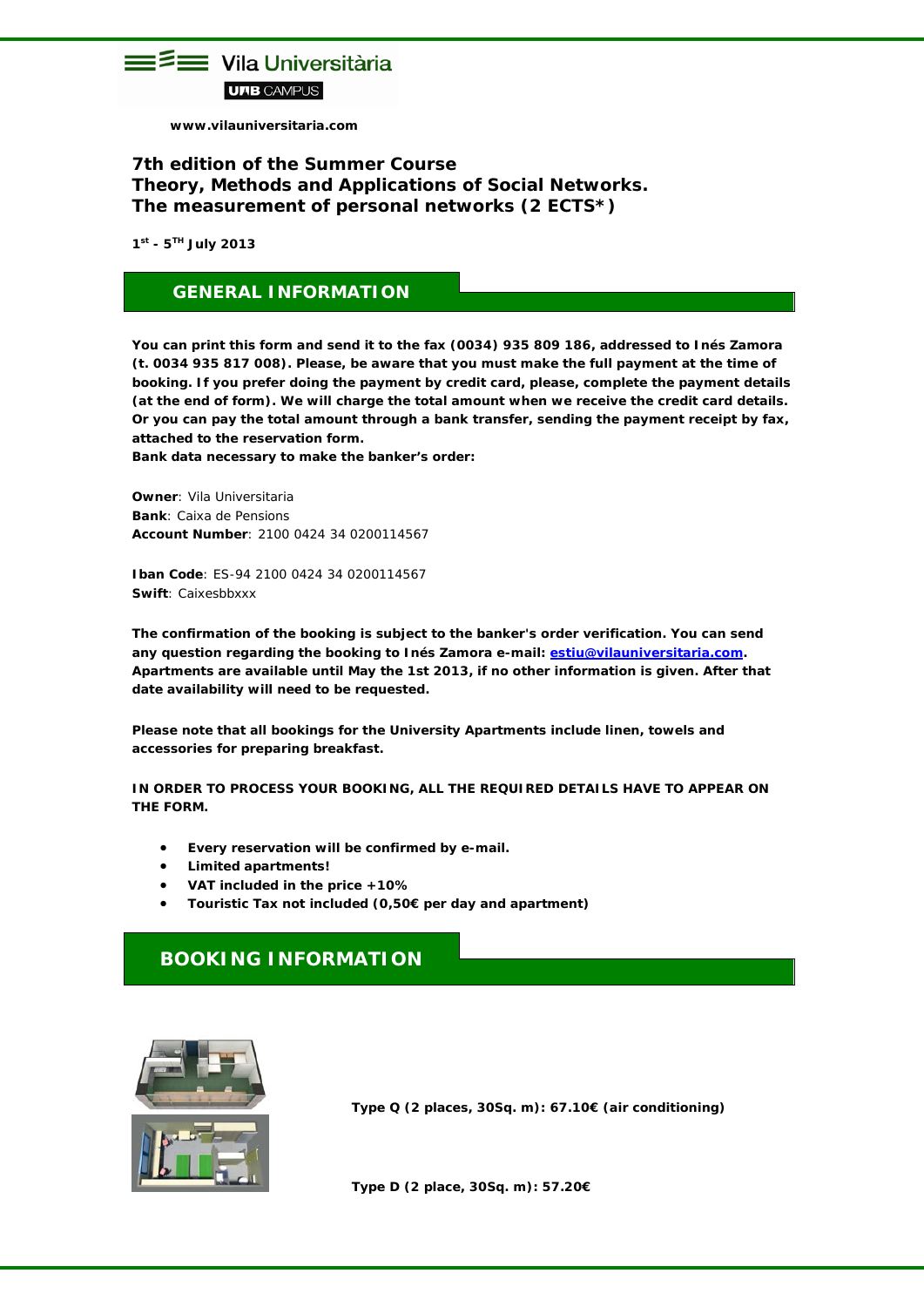## **E** Vila Universitària **UFB CAMPUS**

#### www.vilauniversitaria.com



Type A (2 places, 40Sq. m): 61.60€

Type B (4 places, 76Sq. m): 90.20€



Type C (5 places, 101Sq. m) : 107.8€

| <u>Guest details:</u> |                     |
|-----------------------|---------------------|
| <b>Guest 1</b>        | Guest 4             |
| Name /                | Name /              |
|                       |                     |
|                       |                     |
|                       |                     |
|                       |                     |
|                       |                     |
| <b>Guest 2</b>        | Guest 5             |
| Name /                | Name /              |
|                       |                     |
|                       |                     |
|                       |                     |
|                       |                     |
|                       |                     |
| <b>Guest 3</b>        |                     |
| Name ⁄                | Accommodation:      |
|                       |                     |
|                       | <b>Arrival date</b> |
|                       |                     |
|                       | Departure date      |
|                       |                     |
|                       |                     |
|                       |                     |